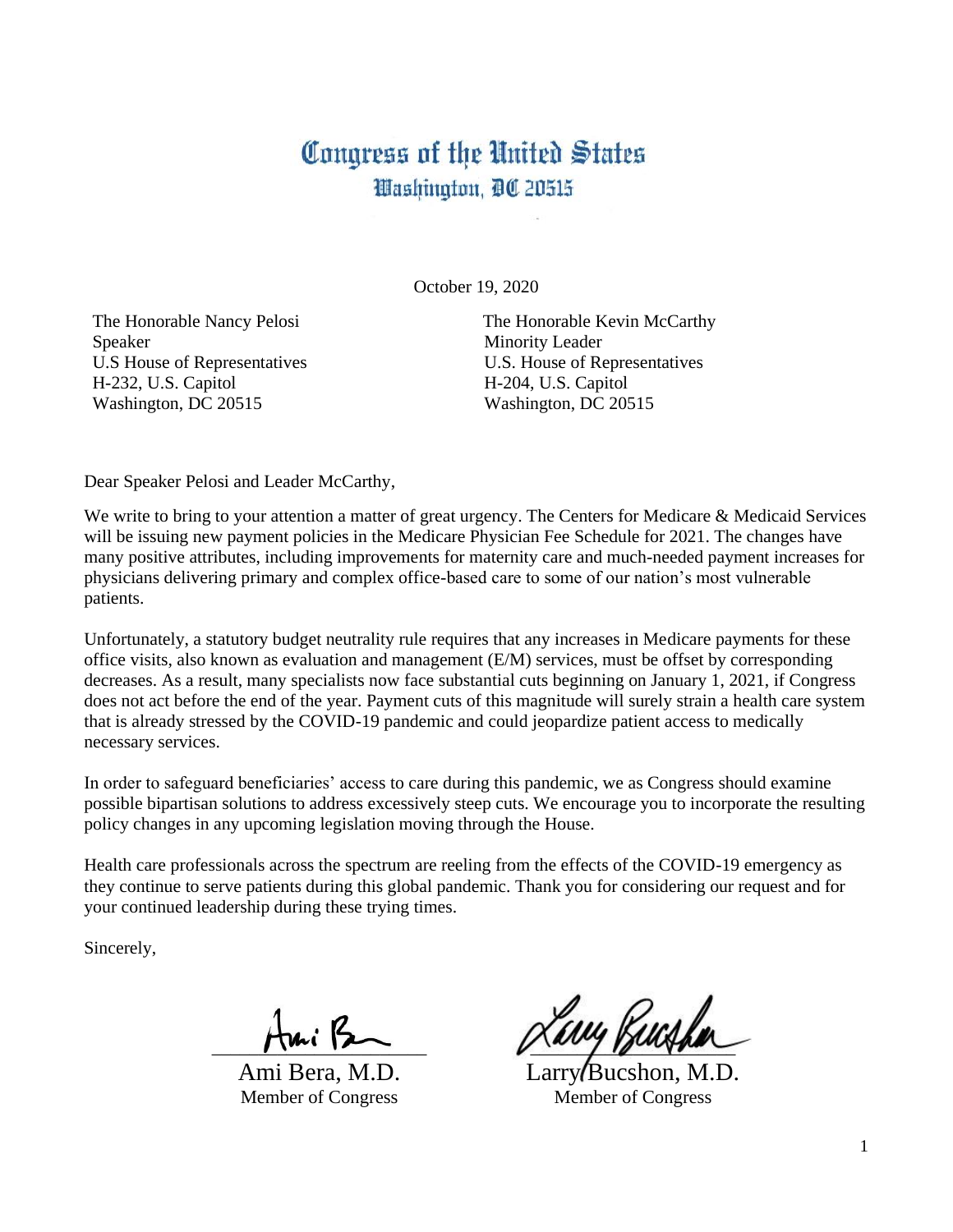Brewder

Brendan F. Boyle Member of Congress



Member of Congress

 $\sim$ 

Abby Finkenauer Member of Congress

## **Additional signers:**

Ralph Abraham, M.D. Member of Congress

Pete Aguilar Member of Congress

Colin Z. Allred Member of Congress

Cindy Axne Member of Congress

Don Bacon Member of Congress

Jim Banks Member of Congress

Nanette Diaz Barragán Member of Congress

Jack Bergman Member of Congress

 $\rightarrow$ 

George Holding Member of Congress

 $K_p = 00.7$  Younce

Roger W. Marshall, M.D. Member of Congress

 $\cancel{x_{\text{red}}}$   $\cancel{R}$ .

Brad Wenstrup, D.P. Member of Congress

Alma S. Adams, Ph.D. Member of Congress

Rick W. Allen Member of Congress

Kelly Armstrong Member of Congress

Brian Babin, D.D.S. Member of Congress

James R. Baird Member of Congress

Andy Barr Member of Congress

Joyce Beatty Member of Congress

Andy Biggs Member of Congress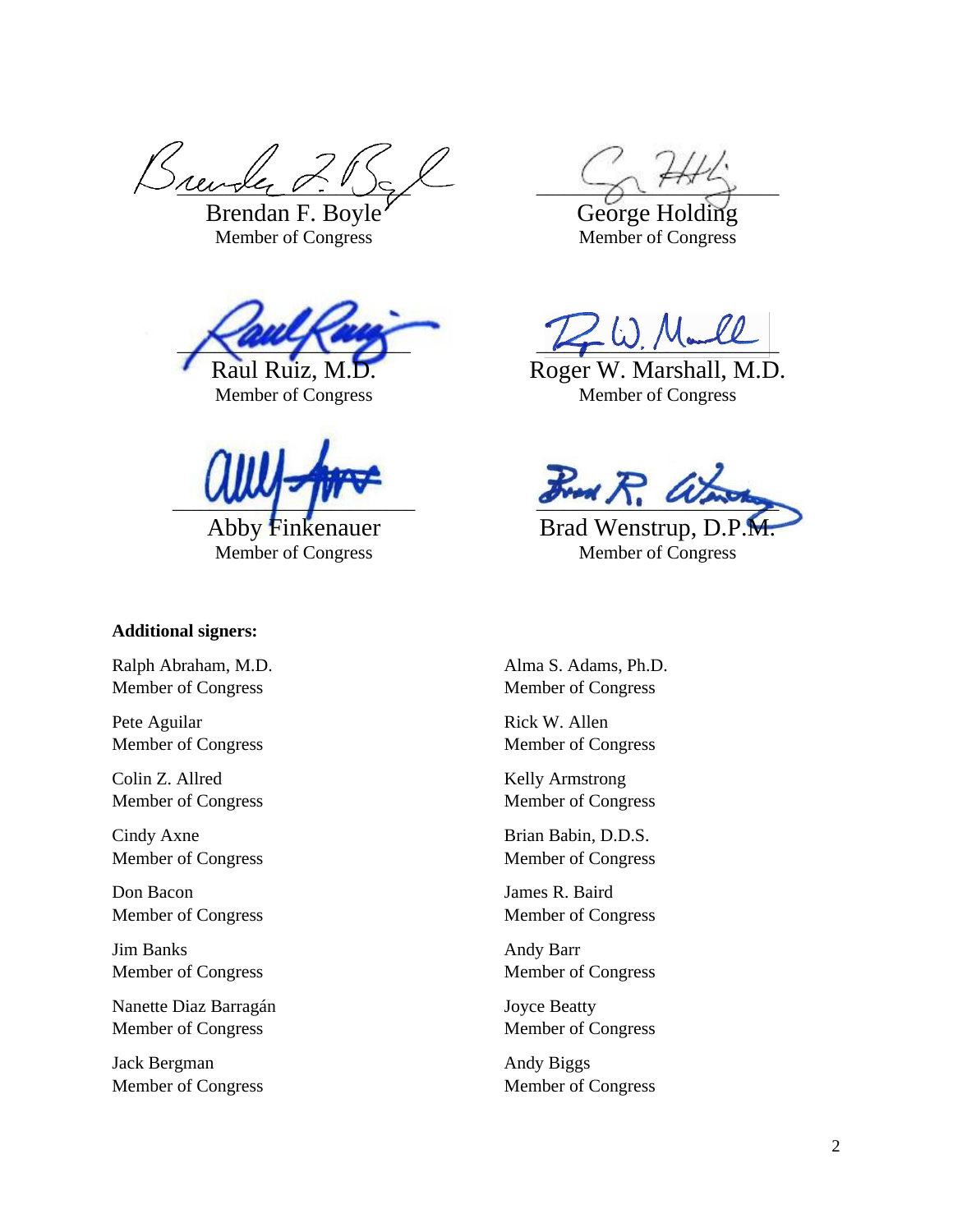Gus M. Bilirakis Member of Congress

Dan Bishop Member of Congress

Mike Bost Member of Congress

Susan W. Brooks Member of Congress

Vern Buchanan Member of Congress

Tim Burchett Member of Congress

Cheri Bustos Member of Congress

Salud O. Carbajal Member of Congress

André Carson Member of Congress

Ed Case Member of Congress

David N. Cicilline Member of Congress

Yvette D. Clarke Member of Congress

Steve Cohen Member of Congress

Gerald E. Connolly Member of Congress

Jim Costa Member of Congress

TJ Cox Member of Congress

Rick Crawford Member of Congress

Jason Crow Member of Congress Sanford D. Bishop, Jr. Member of Congress

Lisa Blunt Rochester Member of Congress

Anthony Brindisi Member of Congress

Julia Brownley Member of Congress

Ted Budd Member of Congress

Michael C. Burgess, M.D. Member of Congress

G. K. Butterfield Member of Congress

Tony Cárdenas Member of Congress

Earl L. "Buddy" Carter Member of Congress

Judy Chu Member of Congress

Gilbert R. Cisneros, Jr. Member of Congress

Wm. Lacy Clay Member of Congress

Tom Cole Member of Congress

J. Luis Correa Member of Congress

Joe Courtney Member of Congress

Angie Craig Member of Congress

Charlie Crist Member of Congress

Henry Cuellar Member of Congress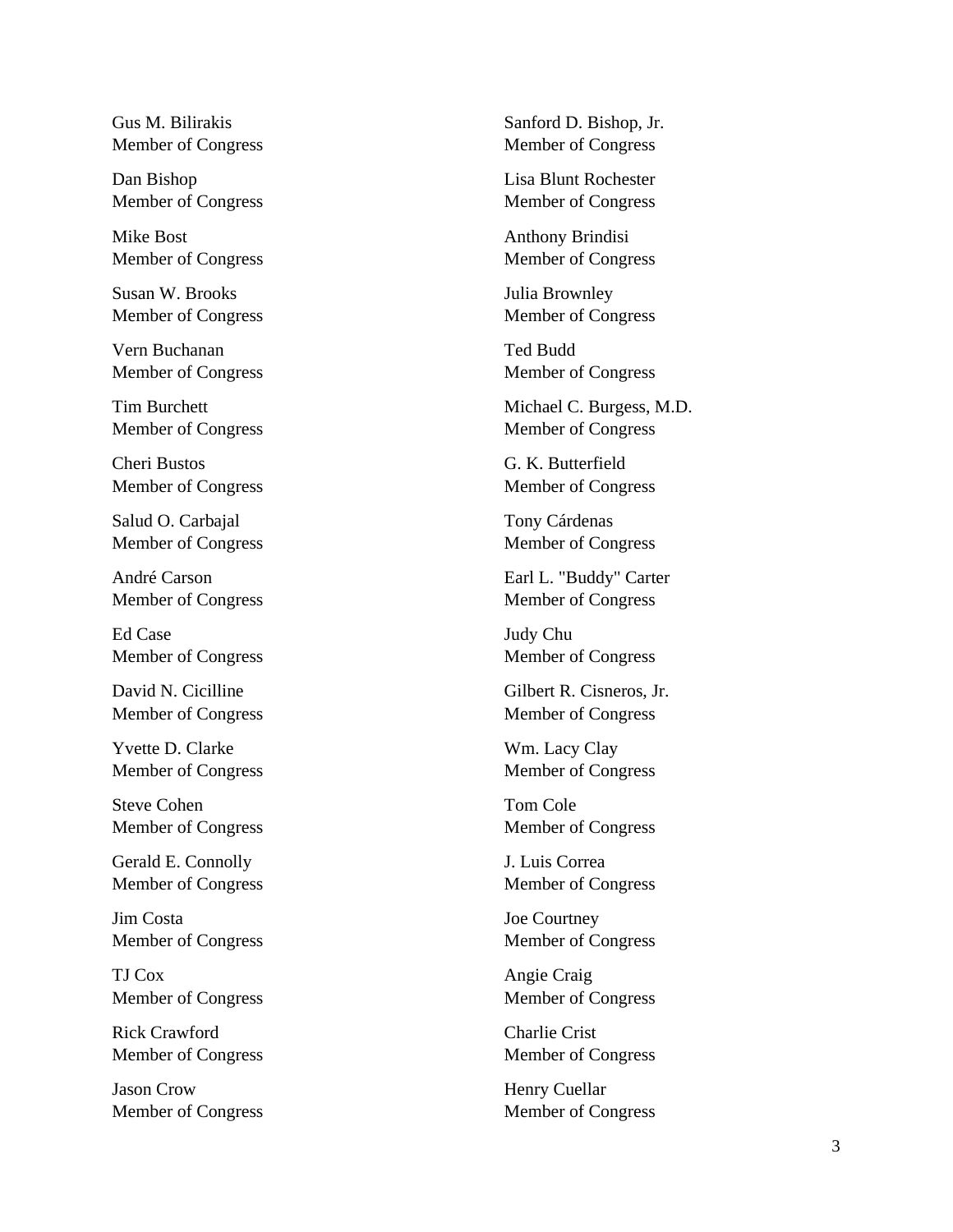Sharice L. Davids Member of Congress

Danny K. Davis Member of Congress

Madeleine Dean Member of Congress

Diana DeGette Member of Congress

Antonio Delgado Member of Congress

Mark DeSaulnier Member of Congress

Mike Doyle Member of Congress

Neal P. Dunn, M.D. Member of Congress

Veronica Escobar Member of Congress

Dwight Evans Member of Congress

Chuck Fleischmann Member of Congress

Bill Foster Member of Congress

John Garamendi Member of Congress

Vicente Gonzalez Member of Congress

Josh Gottheimer Member of Congress

H. Morgan Griffith Member of Congress

Michael Guest Member of Congress

Jim Hagedorn Member of Congress Susan A. Davis Member of Congress

Rodney Davis Member of Congress

Peter A. DeFazio Member of Congress

Suzan DelBene Member of Congress

Val B. Demings Member of Congress

Ted Deutch Member of Congress

Jeff Duncan Member of Congress

Tom Emmer Member of Congress

Ron Estes Member of Congress

Brian Fitzpatrick Member of Congress

Lizzie Fletcher Member of Congress

Ruben Gallego Member of Congress

Greg Gianforte Member of Congress

Lance Gooden Member of Congress

Al Green Member of Congress

Raúl M. Grijalva Member of Congress

Brett Guthrie Member of Congress

Andy Harris, M.D. Member of Congress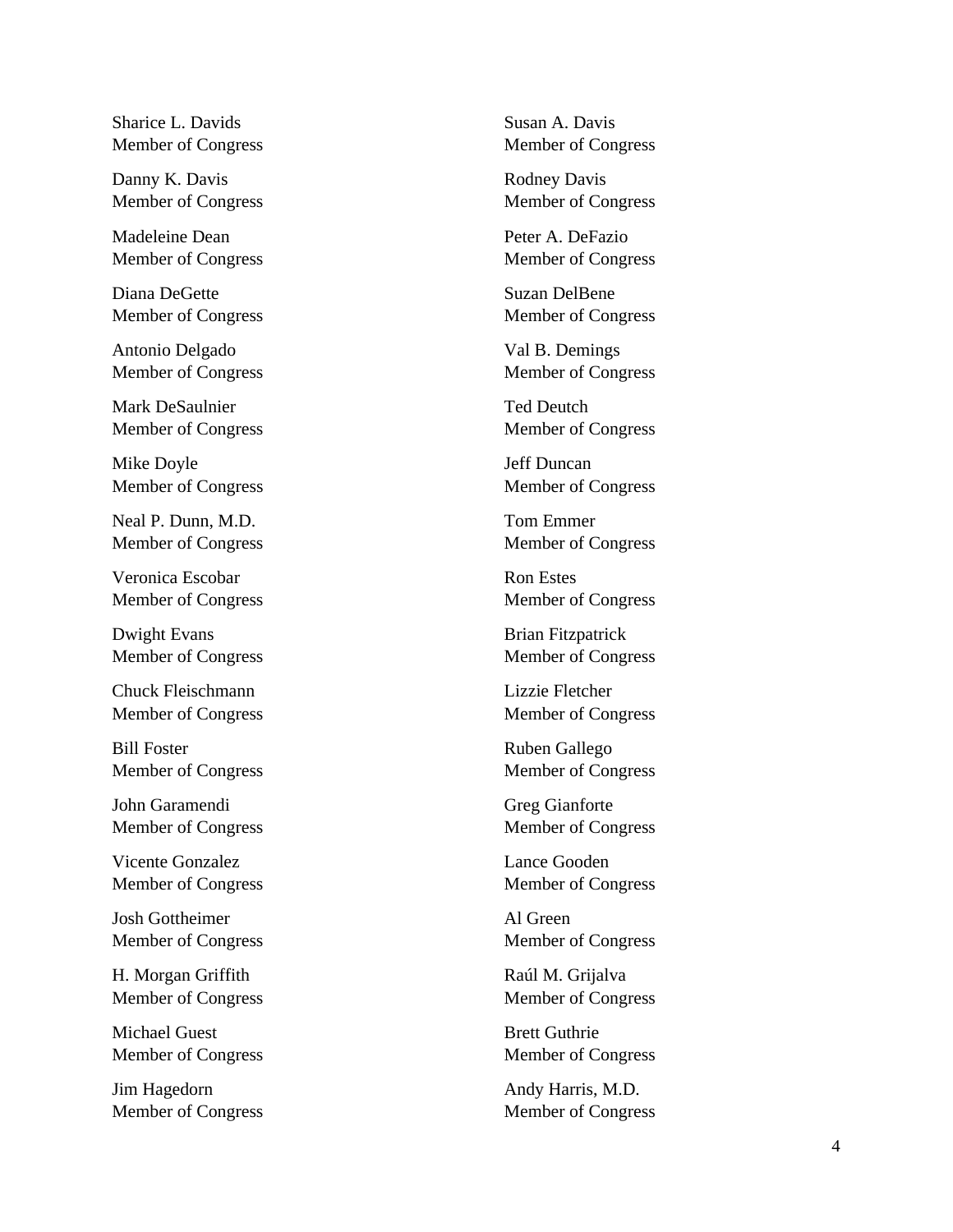Alcee L. Hastings Member of Congress

Kevin Hern Member of Congress

Jody Hice Member of Congress

Steven Horsford Member of Congress

Richard Hudson Member of Congress

Will Hurd Member of Congress

Chris Jacobs Member of Congress

Dusty Johnson Member of Congress

John Joyce, M.D. Member of Congress

John Katko Member of Congress

Fred Keller Member of Congress

Ro Khanna Member of Congress

Andy Kim Member of Congress

Adam Kinzinger Member of Congress

Raja Krishnamoorthi Member of Congress

Darin LaHood Member of Congress

Doug Lamborn Member of Congress

John B. Larson Member of Congress Denny Heck Member of Congress

Jaime Herrera Beutler Member of Congress

French Hill Member of Congress

Chrissy Houlahan Member of Congress

Jared Huffman Member of Congress

Sheila Jackson Lee Member of Congress

Bill Johnson Member of Congress

Eddie Bernice Johnson Member of Congress

Marcy Kaptur Member of Congress

William R. Keating Member of Congress

Mike Kelly Member of Congress

Derek Kilmer Member of Congress

Ron Kind Member of Congress

Ann Ki rkpatrick Member of Congress

Ann McLane Kuster Member of Congress

Conor Lamb Member of Congress

James R. Langevin Member of Congress

Robert E. Latta Member of Congress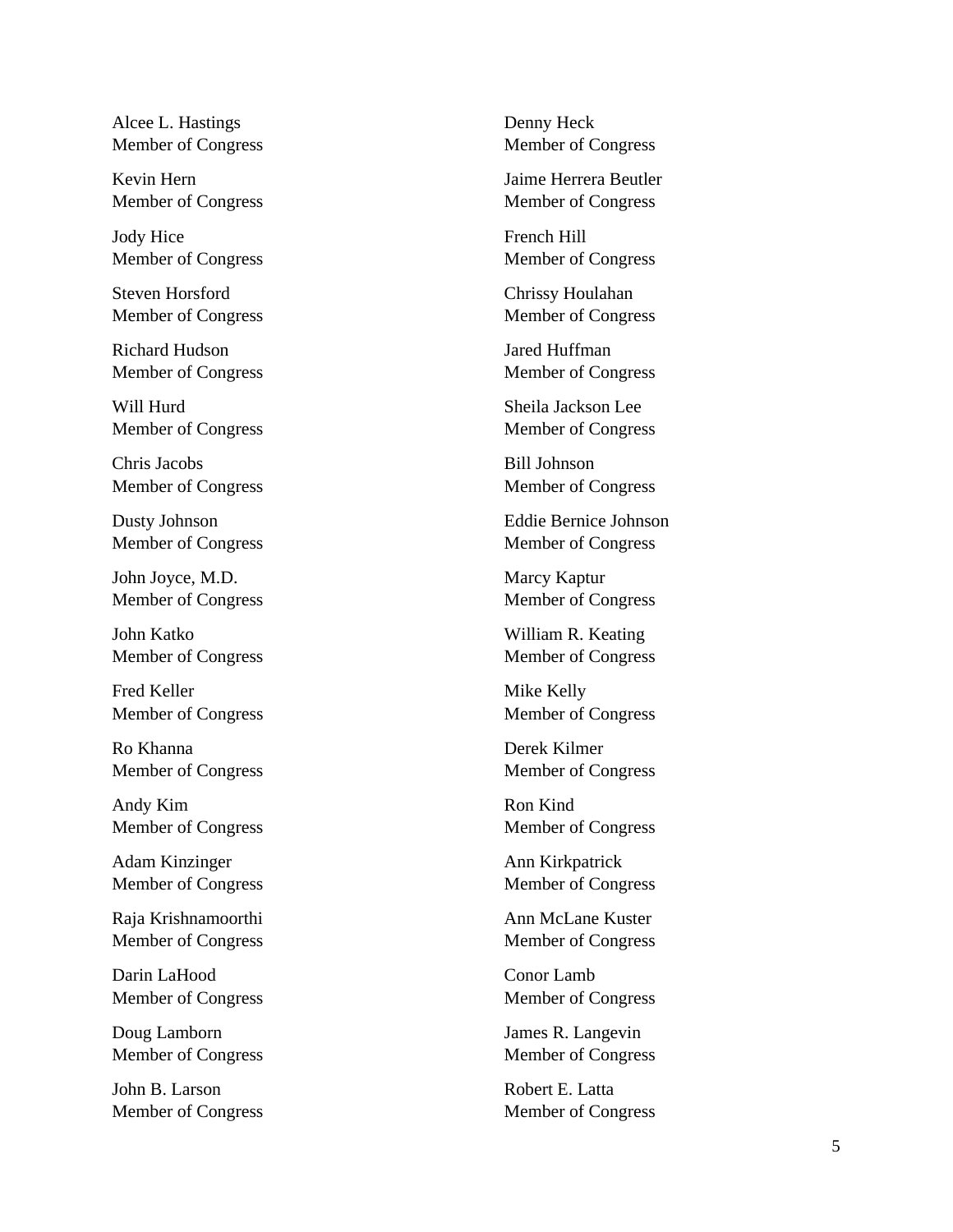Al Lawson Member of Congress

Susie Lee Member of Congress

Ted W. Lieu Member of Congress

Billy Long Member of Congress

Alan Lowenthal Member of Congress

Elaine G. Luria Member of Congress

Sean Patrick Maloney Member of Congress

Lucy McBath Member of Congress

David P. McKinley P.E. Member of Congress

Gregory W. Meeks Member of Congress

Carol D. Miller Member of Congress

Joseph D. Morelle Member of Congress

Gregory F. Murphy, M.D. Member of Congress

Ralph Norman Member of Congress

Tom O'Halleran Member of Congress

Steven M. Palazzo Member of Congress

Chris Pappas Member of Congress

Greg Pence Member of Congress Barbara Lee Member of Congress

Debbie Lesko Member of Congress

Zoe Lofgren Member of Congress

Barry Loudermilk Member of Congress

Blaine Luetkemeyer Member of Congress

Stephen F. Lynch Member of Congress

Brian Mast Member of Congress

Betty McCollum Member of Congress

Jerry McNerney Member of Congress

Dan Meuser Member of Congress

Alex X. Mooney Member of Congress

Markwayne Mullin Member of Congress

Grace F. Napolitano Member of Congress

Eleanor Holmes Norton Member of Congress

Pete Olson Member of Congress

Jimmy Panetta Member of Congress

Bill Pascrell, Jr. Member of Congress

Ed Perlmutter Member of Congress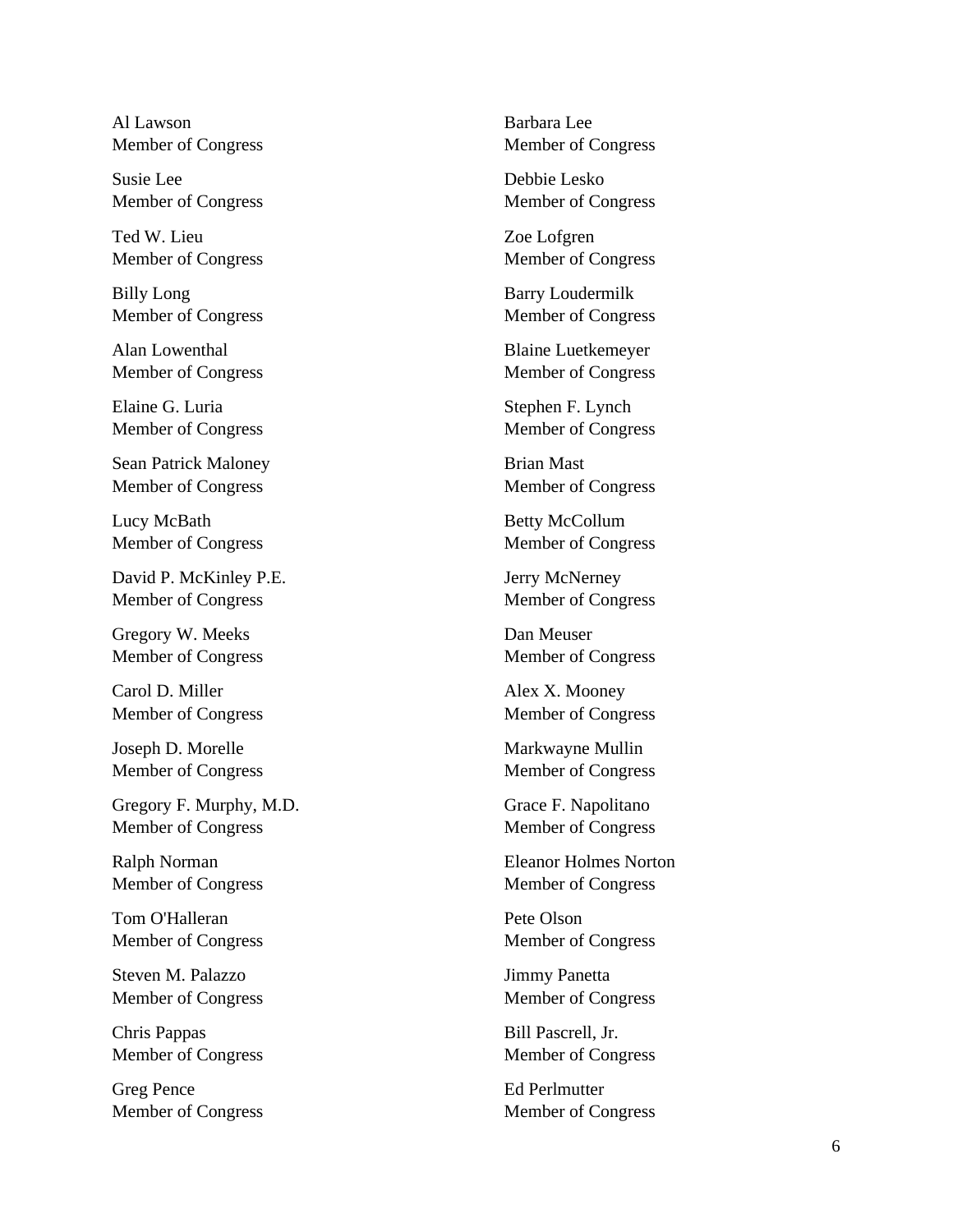Collin C. Peterson Member of Congress

Stacey E. Plaskett Member of Congress

Bill Posey Member of Congress

Jamie Raskin Member of Congress

Guy Reschenthaler Member of Congress

Tom Rice Member of Congress

David P. Roe, M.D. Member of Congress

Harley Rouda Member of Congress

C. A. Dutch Ruppersberger Member of Congress

Tim Ryan Member of Congress

Bradley S. Schneider Member of Congress

Kim Schrier, M.D. Member of Congress

Austin Scott Member of Congress

Donna E. Shalala Member of Congress

Mikie Sherrill Member of Congress

Albio Sires Member of Congress

Darren Soto Member of Congress

Greg Stanton Member of Congress Chellie Pingree Member of Congress

Mark Pocan Member of Congress

David E. Price Member of Congress

Tom Reed Member of Congress

Kathleen M. Rice Member of Congress

Martha Roby Member of Congress

Max Rose Member of Congress

Lucille Roybal -Allard Member of Congress

John H. Rutherford Member of Congress

Linda T. Sánchez Member of Congress

Kurt Schrader Member of Congress

David Schweikert Member of Congress

David Scott Member of Congress

Brad Sherman Member of Congress

John Shimkus Member of Congress

Jason Smith Member of Congress

Abigail D. Spanberger Member of Congress

Elise M. Stefanik Member of Congress